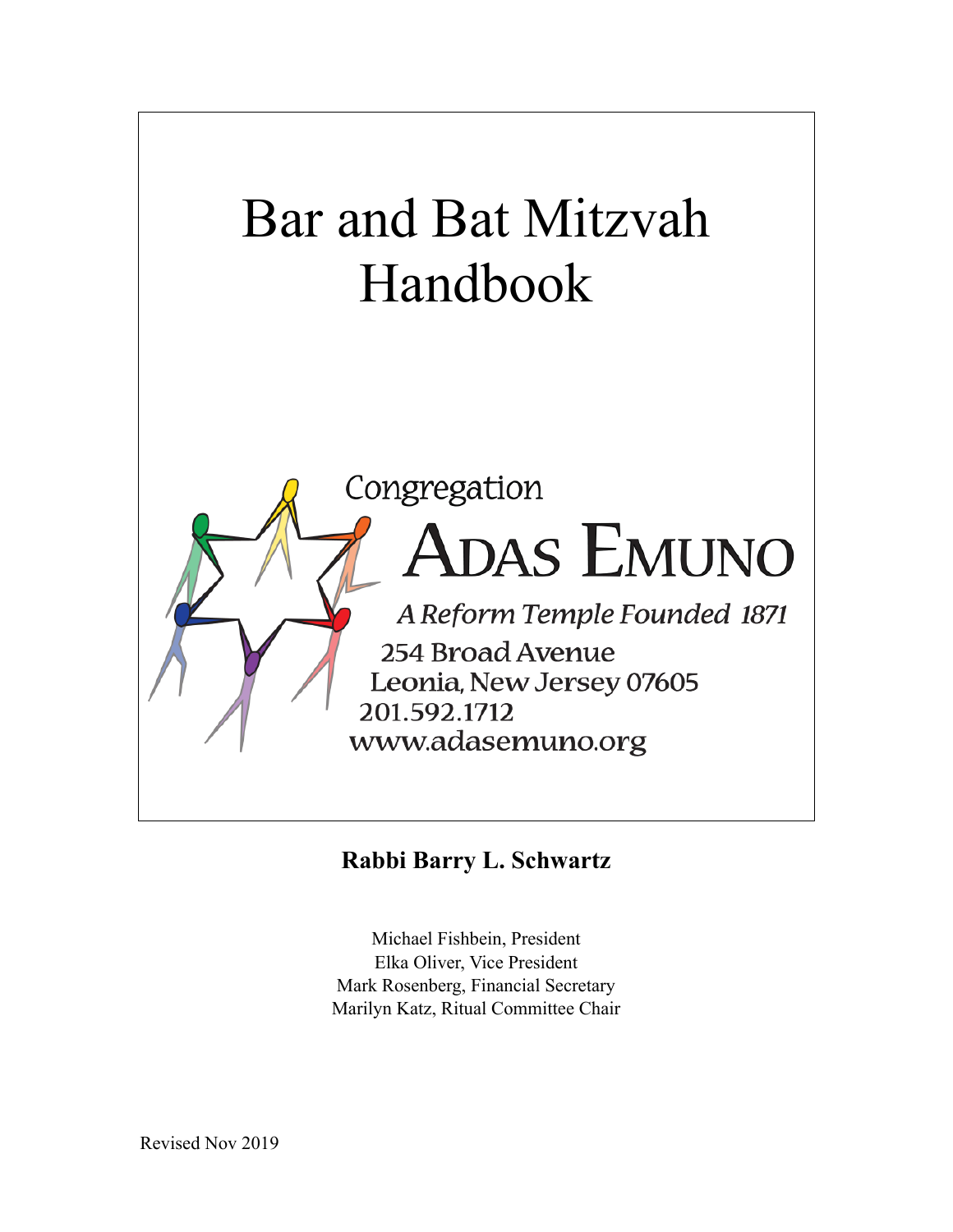## **Table Of Contents**

|                                                           | 3              |
|-----------------------------------------------------------|----------------|
| Bar and Bat Mitzvah and Confirmation: Yesterday and Today | $\overline{4}$ |
|                                                           | 6              |
|                                                           | 9              |
|                                                           | 9              |
|                                                           | 10             |
|                                                           | 11             |
|                                                           | 12             |
|                                                           | 13             |
|                                                           | 14             |
|                                                           | 15             |
|                                                           | 16             |
|                                                           | 17             |
|                                                           | 18             |
|                                                           | 19             |
|                                                           | 20             |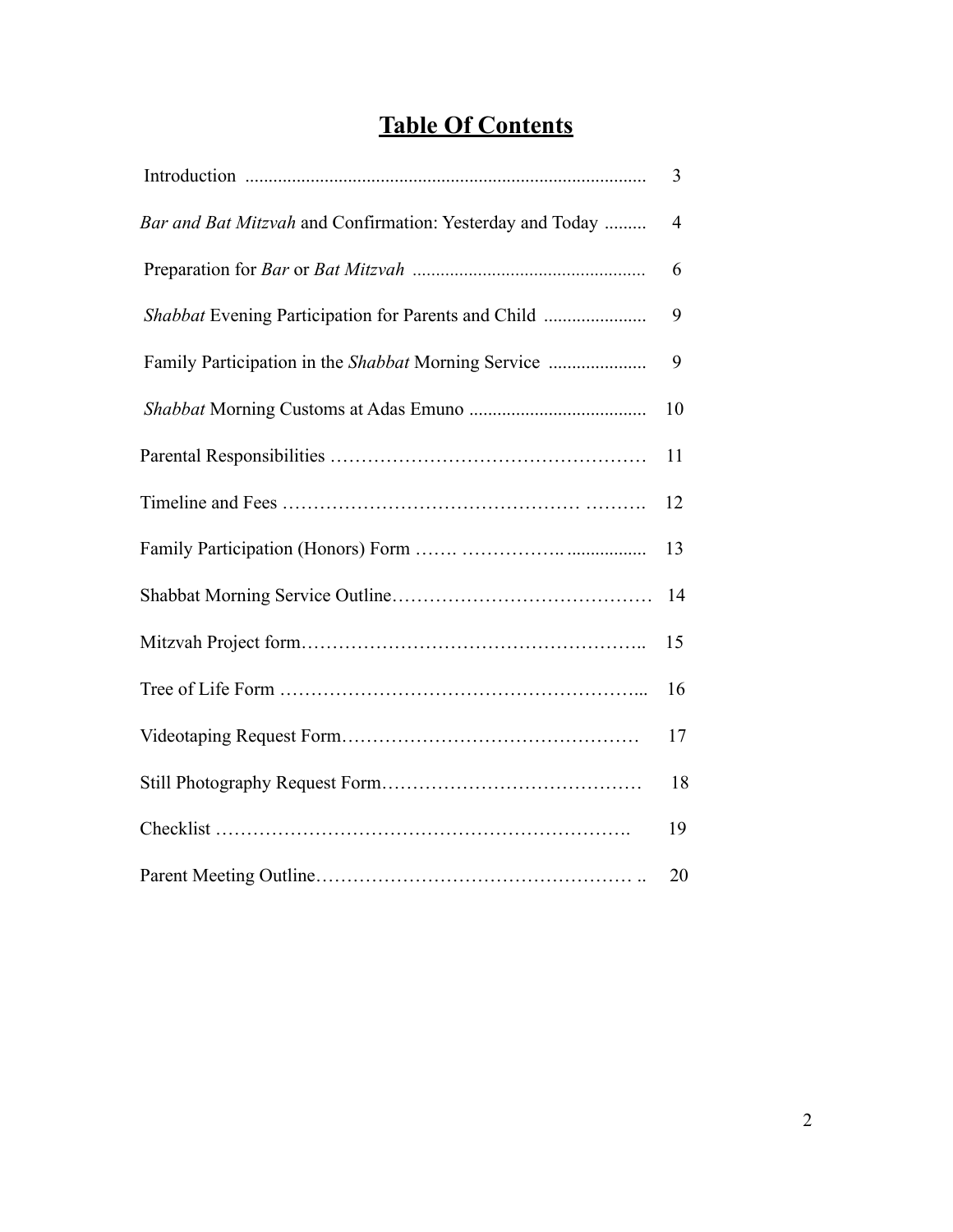#### **Introduction**

This document is meant to aid families when planning their children's *Bar* and *Bat Mitzvah* services. Families are welcome to discuss any of the contents of this document with the Ritual Committee and the Clergy. It is the policy of Adas Emuno to work to help our members experience a meaningful and joyous occasion.

Judaism is both a way of life and a religious heritage worthy of adult understanding. Therefore the learning, experiencing, and identification that we ask of our children ought to lead them to mature linkages with our people and our faith. Participation as a *Bar* or *Bat Mitzvah* for our thirteen year olds is one important step along that road. However, it is not the only step.

While recognizing the importance of *Bar* and *Bat Mitzvah,* Judaism recognizes the importance of lifelong Jewish learning, a commitment to continue beyond our formal Religious School program. We encourage all our children to continue their Jewish education after becoming *Bar* or *Bat Mitzvah.* Our clergy will be happy to provide suggestions for post B'nei Mitzvah educational opportunities. And of course, we welcome our children's participation in the activities of our congregation and in our religious school as mentors supporting the younger children.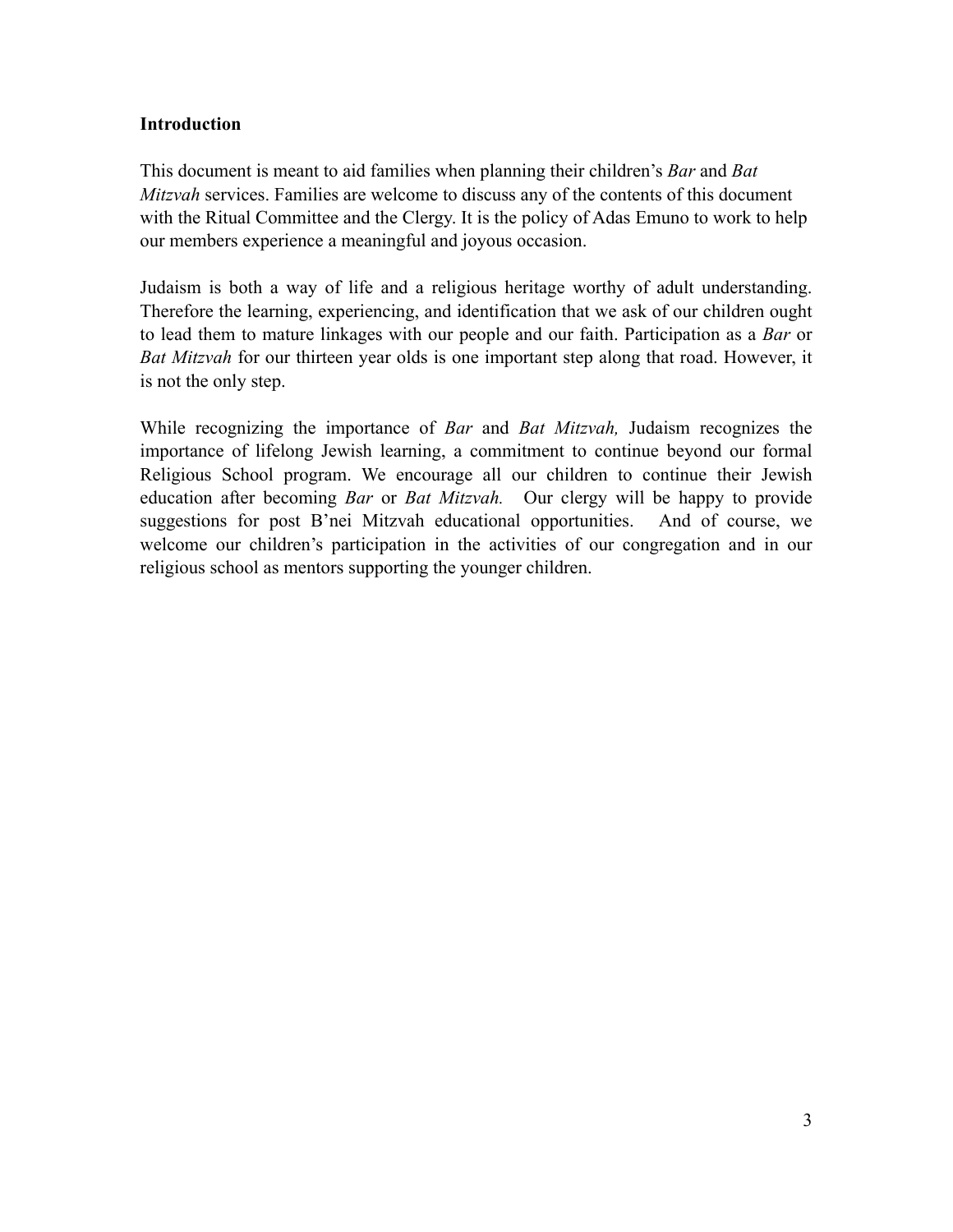#### **Bar/Bat Mitzvah and Confirmation Yesterday and Today**

Listing the stages in a Jew's life, the *Mishnah* (around 200 CE) tells us that "thirteen is for *Mitzvah*." That is, traditional Jewish law holds that it becomes incumbent upon a thirteenyearold male to fulfill the 613 commandments thought to be revealed by God. From this time unto the day of his death, the Jewish male is a *Bar Mitzvah,* a "son of the commandments." According to Jewish tradition, each Jewish adult is tied to the moral and ritual laws of Judaism as a son is tied to his parents.

Sometime during the 4<sup>th</sup> century, it became the custom to mark this stage of life by permitting the young man to be one of eight adult males privileged to ascend *(aliyah)* to the reading desk on the *Bimah* on a given *Shabbat* soon after his thirteenth birthday. At this stage, he would read some verses from the *Torah* scroll. Blessings thanking God as author of the *Torah* were recited before and after the reading of those verses. During this period of time, Jewish girls who reached the age of 12 had a responsibility to observe *mitzvot*.

By the 16<sup>th</sup> century, it became custom to follow this first public ritual appearance with a party sponsored by the *Bar Mitzvah's* family. This was usually held in the synagogue or at the family home on the *Shabbat* during which the young person ascended to the *Torah.*  The very next morning, the *Bar Mitzvah* resumed his seat in his *Talmud* class in the community religious school, where he continued to study for five or more additional years. By the 18th century, some families had begun to hold festive meals in celebration of a girl's twelfth birthday.

With the advent of Reform Judaism in the 1800's in Germany, the early reformers looked askance at the *bar mitzvah* ceremony. While meant to signal the religious maturation of the young adult, it had actually devolved into a merely "theatrical" experience and had become a "meaningless ceremonial". These reformers developed the service of Confirmation, which was conferred upon both girls and boys as early as 1846 in New York.

The first *bat mitzvah* ceremony in North America, which took place in May of 1922, was that of the late Judith Kaplan Eisenstein, daughter of Rabbi Mordecai Kaplan, the founder of Reconstructionist Judaism.

Today in Reform Judaism, girls and boys are treated equally in the service and in their preparation. All children read from the torah and all celebrate becoming *bar* or *bat mitzvah* on their thirteenth birthday. At *Adas Emuno* we continue this ageold tradition of marking a young Jew's passage into adult Jewish responsibility through the celebration of *Bar* and *Bat Mitzvah.*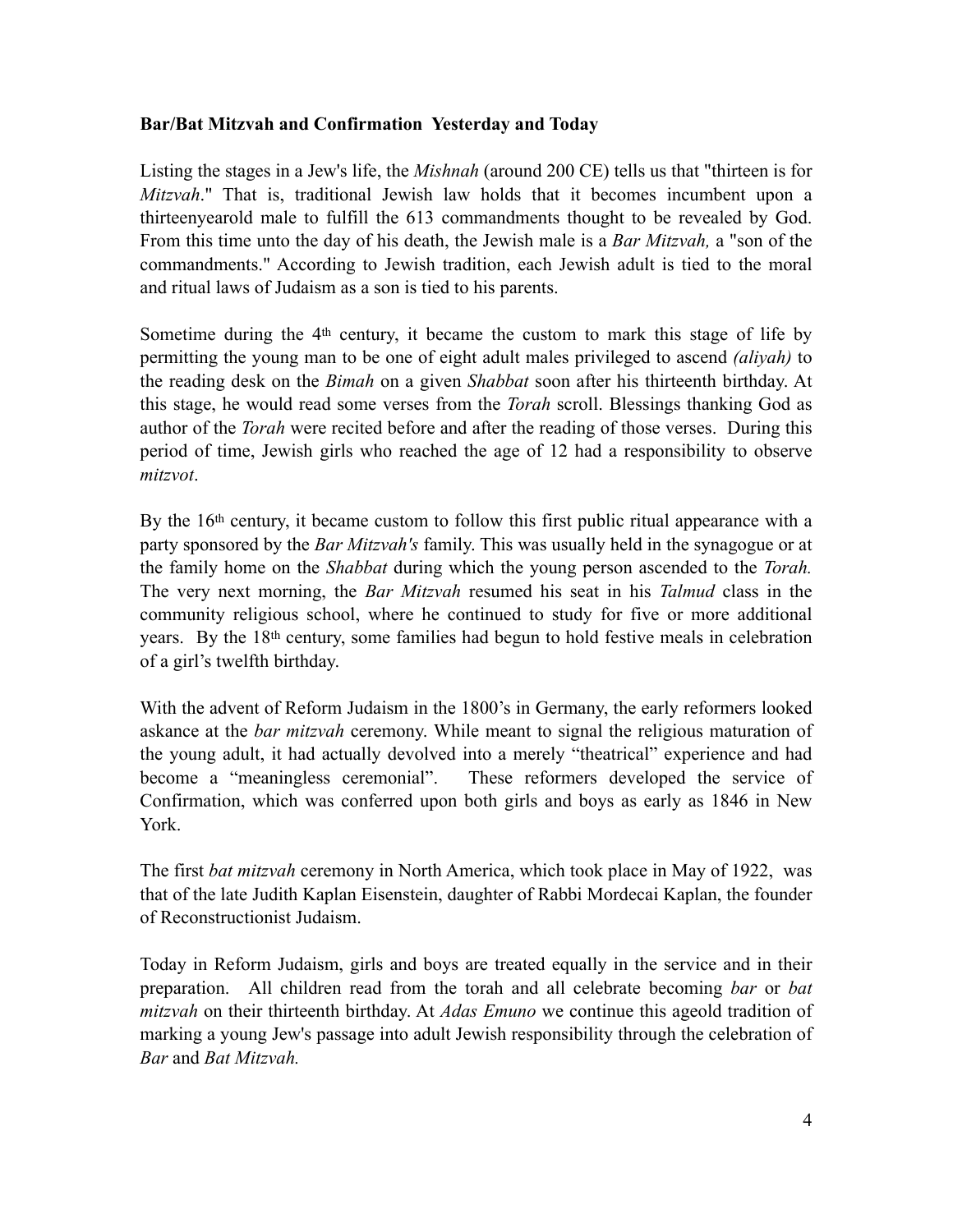Along the road of Jewish education, such privilege is available only to students who have been enrolled in our Religious School for at least three full years and who are enrolled and attending our school at the time during which they become *Bar* or *Bat Mitzvah.* For older students who transfer to our School, prior participation in an equivalent program of Jewish study is acceptable.

It is the congregation's role to celebrate this rite of passage along with members' families and friends. Services at which students will be called to the *Torah* as *Bar* or *Bat Mitzvah*  are held in our temple sanctuary. We understand that this may cause a hardship for some members with large families; in these cases the family must ask permission, in writing, to seek out an alternate location to hold the services. The Ritual Committee and the Clergy must approve the request. Upon approval, it is the responsibility of the family to provide transportation to and from the services for all members of the congregation who want to attend.

In cases where a *Bar* or *Bat Mitzvah* service is held at an alternate location, it is the family's responsibility to safely and responsibly transport the *Torah, Siddurim* and any other ritual objects needed for the service and return them to Adas Emuno within 24 hours after the service. The Ritual Committee will provide guidelines for their transport.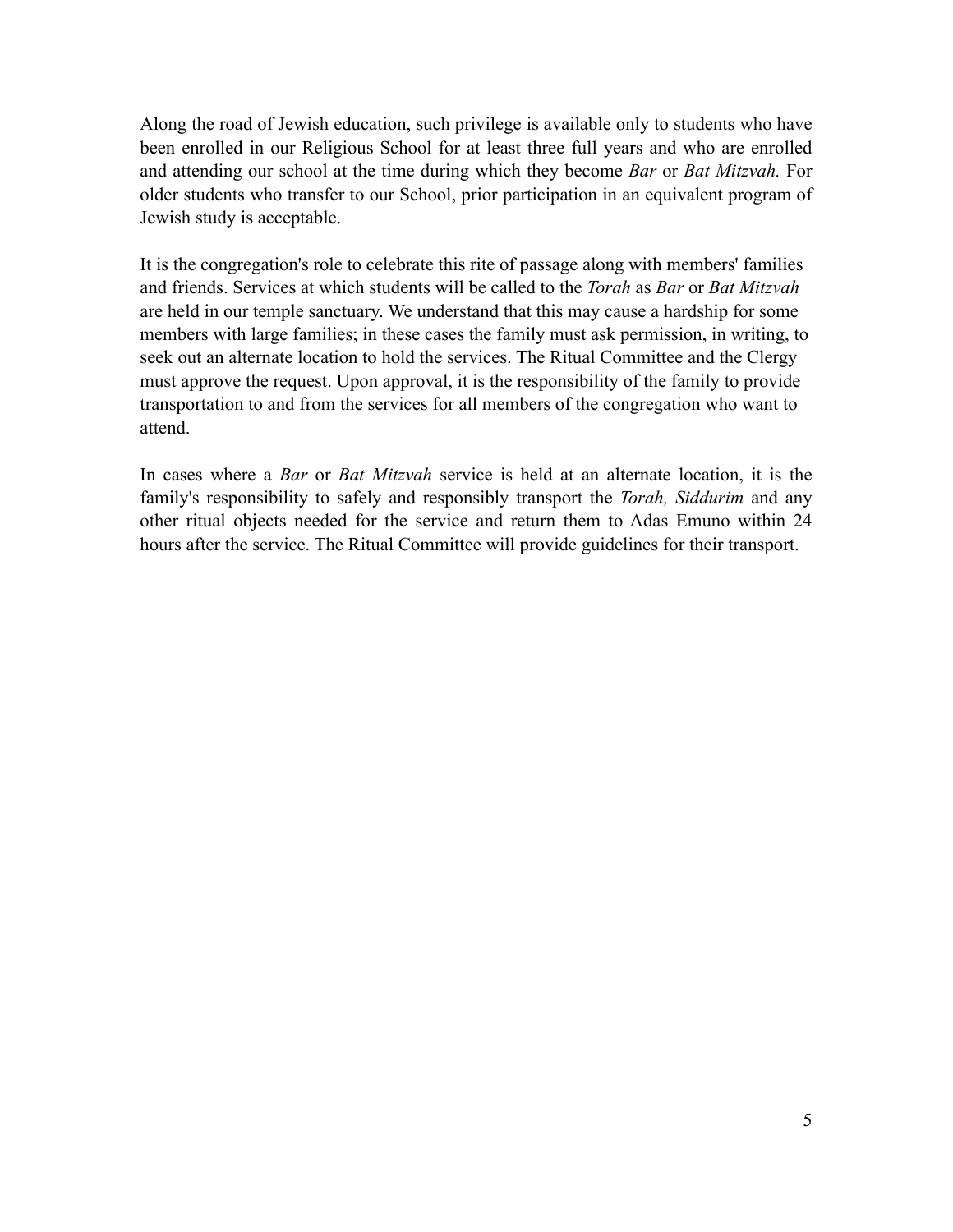#### **Preparation for Bar or Bat Mitzvah**

#### Assignment of Dates

Scheduling of dates for ceremonies of *Bar/Bat Mitzvah* is done in conjunction with the clergy and the Ritual Committee. Each fall, the Ritual Committee contacts the families whose children will become eligible for *Bar/Bat Mitzvah* within the next two calendar years. Therefore, parents can expect to be contacted approximately 9-18 months before a child's 13th birthday. A family must be in good standing (membership and religious school dues paid) to be assigned a B'Nei Mitzvah date. B'Nei Mitzvah fees must also be paid prior to the assignment of a date.

- B'Nei Mitzvah dates are determined by the following factors:
- a. The date of the child's birthday;
- b. The child's Religious School progress and Hebrew reading ability;
- c. The demands of the Temple calendar and clergy availability; and
- d. The preference of the family, when this has been expressed.

#### Preparation of Parents

Each year the Congregation holds a meeting with all parents of children who are candidates for *Bar* or *Bat Mitzvah*. During this session, the Rabbi will examine the meaning of *Bar/Bat Mitzvah* in the life of the child and family; clarify the preparation process and responsibilities of the child and the family; discuss *Torah, Haftarah* and the elements of the *Shabbat* morning service. We consider this to be an important part of the *Bar/Bar Mitzvah* experience and, therefore, expect all *Bar/Bat Mitzvah* parents to attend.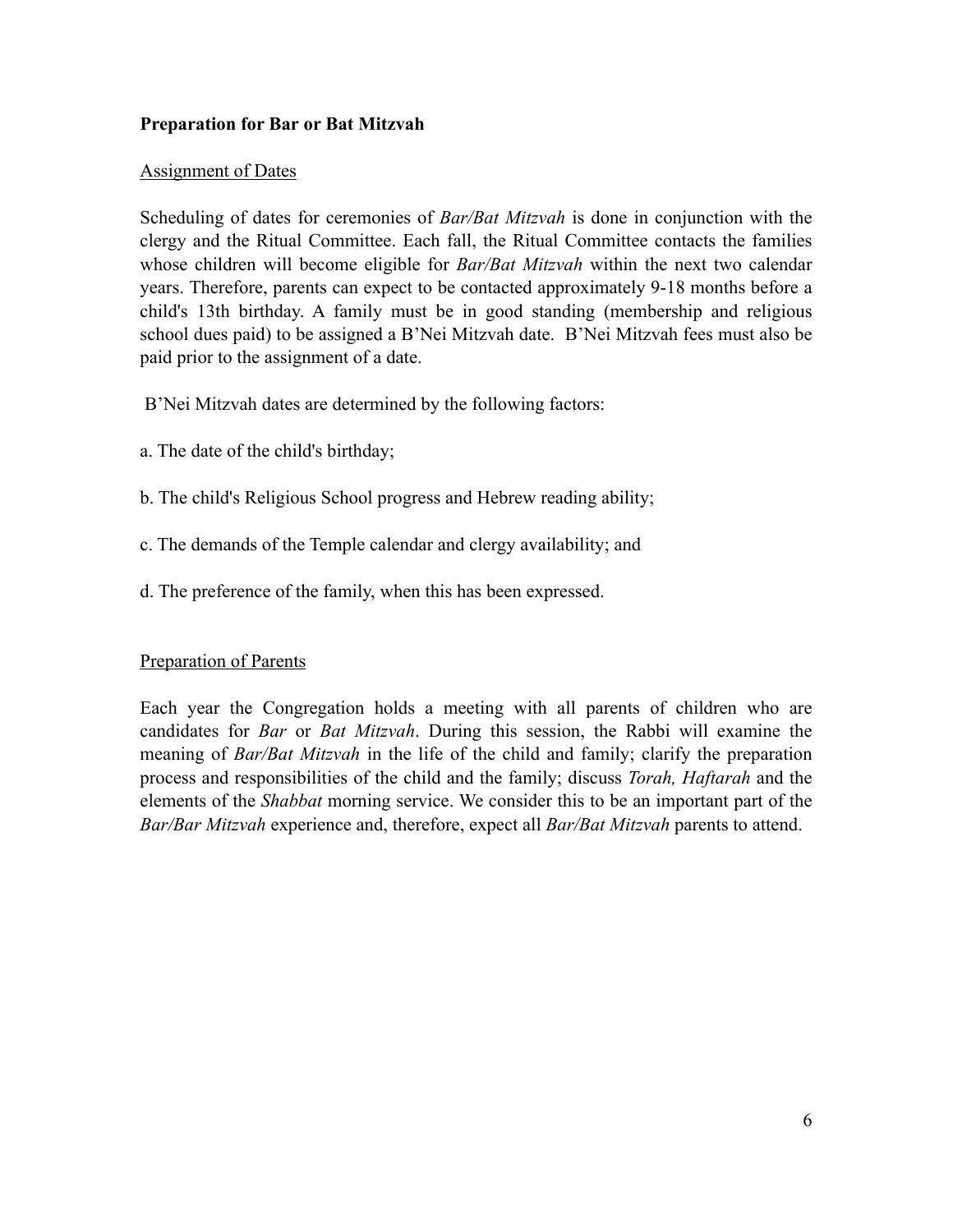#### **Preparation for Bar or Bat Mitzvah** (cont'd) Participation of Students

As a part of our Religious School curriculum, our students become familiar with the structure of the *Shabbat* service. Students are trained in those portions of the *Shabbat*  liturgy which they will be expected to lead during their *Bar/Bat Mitzvah* ceremony. They will learn to chant the blessings before and after the reading of *Torah* and *Haftarah.* 

Each *Bar* or *Bat Mitzvah* student will be expected, as a part of his or her training, to participate in a *Mitzvah* project to be agreed upon by the Rabbi and the student at the beginning of the training program. This program will give the student an opportunity to apply the concepts of *Tzdekah* and social responsibility.

Each *Bar* or *Bat Mitzvah* child will begin meeting with the Rabbi and Cantor for private instruction in his/her *Torah* and *Haftarah* portions approximately **six to nine months** prior to the scheduled date. Each lesson is held for a 20-30 minute duration. During the training, if the child is struggling with Hebrew, the clergy and religious school will be able to help find a tutor to provide additional support.

It is the parent's responsibility to coordinate any weekly session rescheduling required. There may be no more than one unexcused absence during this period.

The following material, which is studied as a part of the Religious School program, is also reviewed in the weekly sessions with the Cantor and bi-weekly with the Rabbi:

The structure of the *Shabbat* service- This includes leading Friday night and Shabbat morning services and reading from the Torah. Additional prayers or passages may be added to the student's review with the Cantor. The Cantor will also work with each child in reviewing the blessings and prayers which he/she will be responsible for leading during Shabbat morning services. A Blessings CD, or website download with all of the material will be provided by the Cantor.

The Cantor prepares each child to chant verses of his/her designated *Sidrah (Torah*  portion) from the *Torah* scroll, using a *Tikkun Kor'im* for preparation. (The *Tikkun Kor'im*  is a book that presents the *Torah* text with vowels on one side of each page and the same text without vowels, as it appears in the *Torah* scroll, on the other side.) **The usual portion is about nine verses representing three aliyot.**

The Cantor prepares each student who satisfactorily completes the *Torah* portion to chant a portion of the *Haftarah* in Hebrew. The student learns to understand the relationship of the assigned *Haftarah* and *Torah* portions. A training CD, or website download for the chanting of the Torah and Haftarah portions is provided by the Cantor.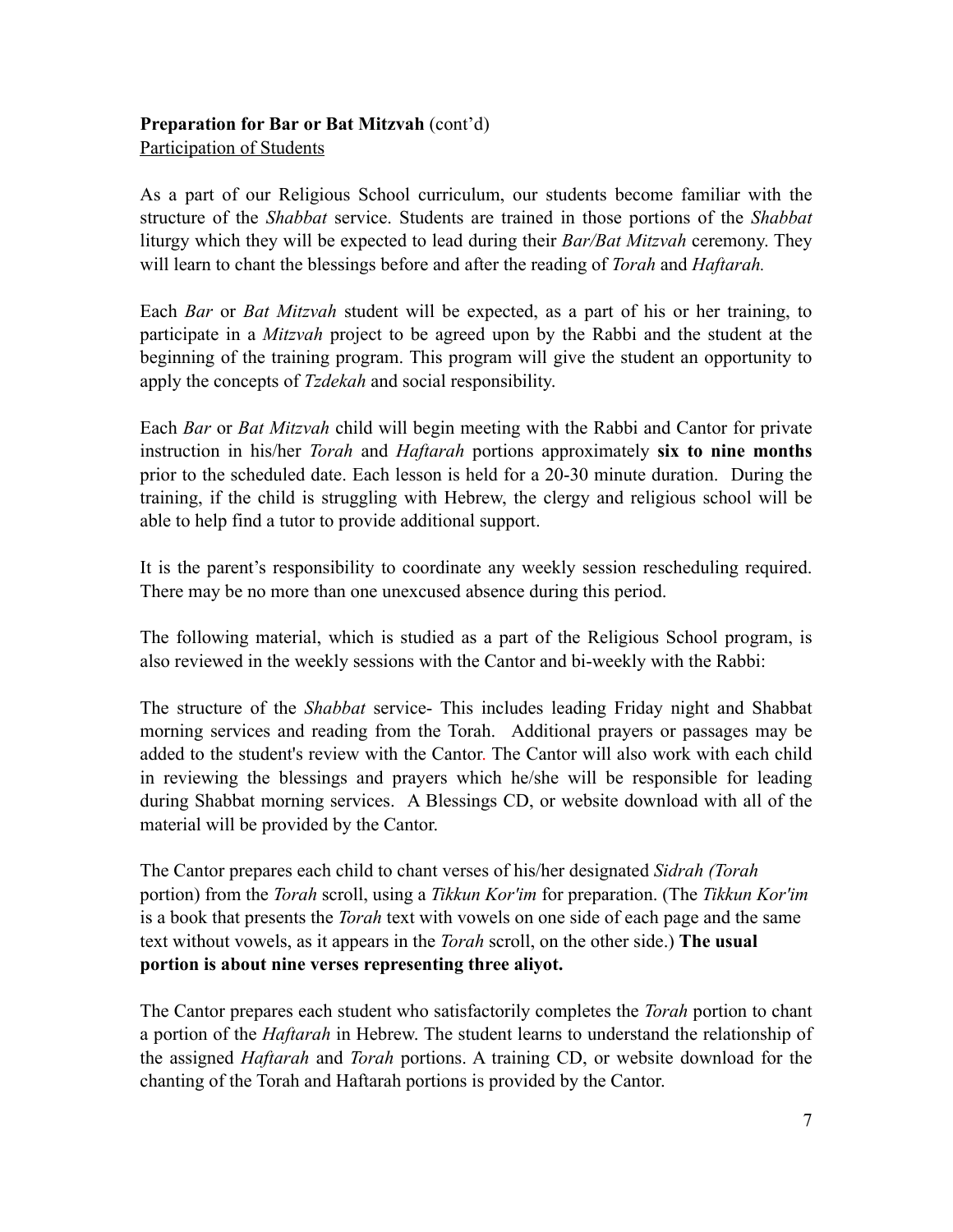#### **Preparation for Bar or Bat Mitzvah** (cont'd)

The Rabbi will discuss the *Torah* and *Haftarah* portions with each student. The student will prepare a speech (called a *Davar Torah)*, which will incorporate the student's reflections on a theme from the portion, description of the Mitzvah project, expressions of thanks, and thoughts about future Jewish commitment. **The** *Davar Torah* **is generally 2-3 pages long. The Rabbi will make available a suggested outline for the speech.**

#### The Last Month

Approximately one month prior to the date of the *Bar/Bat Mitzvah* the child should have all of his/her preparation completed and should be reviewing materials.

During the week prior to the ceremony, a run-through rehearsal with the Rabbi will be held on the pulpit. During this session, the student will practice his/her service, speech and *Torah/Haftarah* reading from the pulpit. It is the purpose of this session to prepare the student for leading the service in the sanctuary. Attention will be paid to the choreography of the service and proper use of voice in the sanctuary.

#### Attendance at Shabbat Services

In order to ensure that parents and children are familiar with *Shabbat* services, especially as conducted at Adas Emuno, students will be required to attend all family services and one additional service per month for the 12 month period prior to their B'Nei Mitzvah. **It is strongly encouraged that students attend the Bar/Bat Mitzvah services of their peers, as well as all Shabbat evening family services when the Torah is read.** 

#### Final Preparations

In order to make final preparations for the ceremony, the Rabbi will meet with the parents of each *Bar/Bat Mitzvah* student approximately 23 weeks prior to the *Bat/Bat Mitzvah*  date. At this time the roles of various family members will be discussed and planned. The family will be asked to provide the Rabbi with the Hebrew and English names of all who will be called to the *Torah* for an *Aliyah* (reciting the *Torah* blessings). A Family Participation Form with the honors list will be supplied.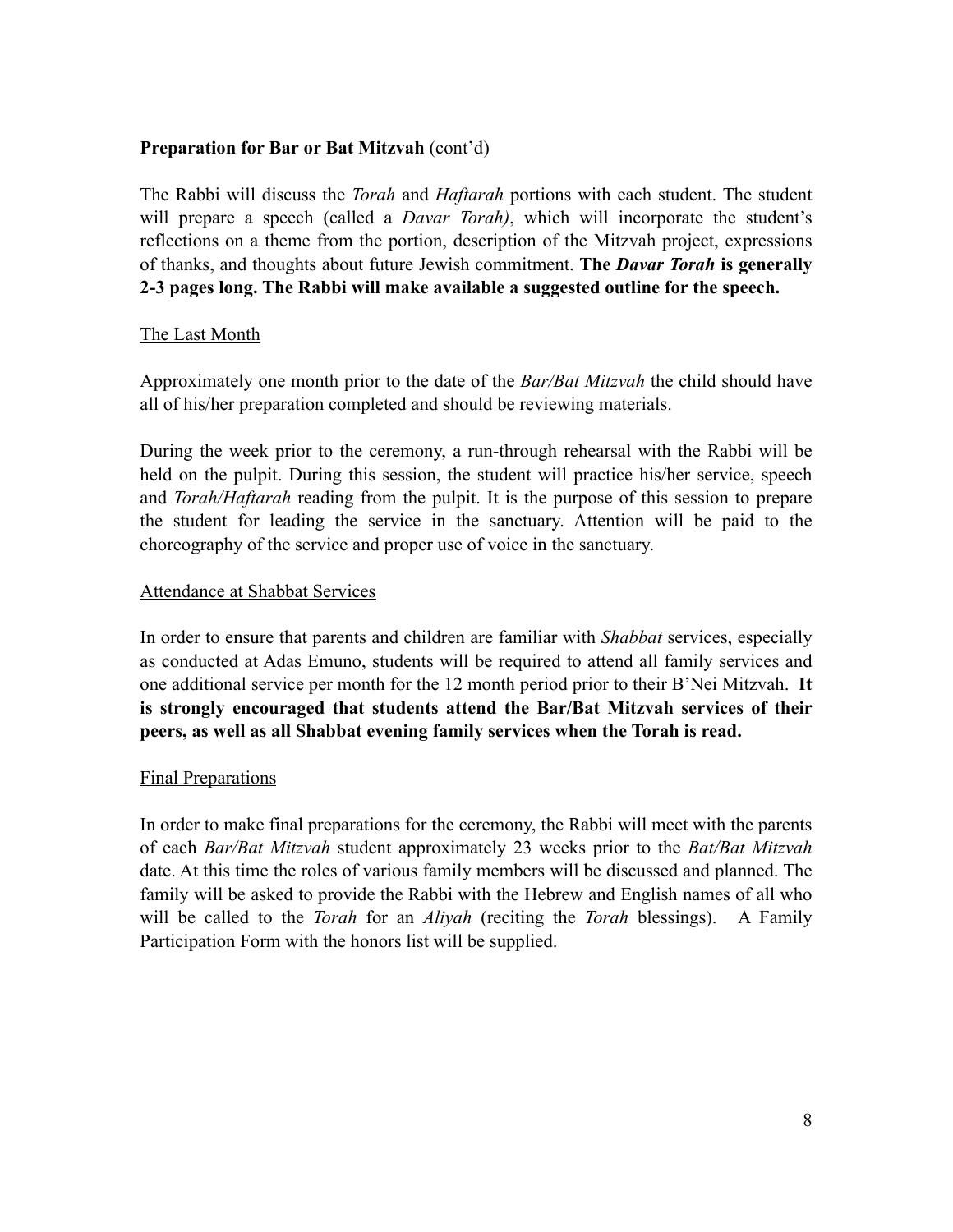#### **Shabbat Evening Participation for Parents and Child**

#### Blessing the *Shabbat* Lights

During the *Shabbat* evening service prior to a child's *Bar/Bat Mitzvah* ceremony, parents are normally honored with the blessing of the *Shabbat* lights on the *Bimah.* The *Bar/Bat Mitzvah* student and family may be asked to participate in additional parts of the service on Friday evening. It is expected that *the Bar/Bat Mitzvah* family will host the *Oneg Shabba*t following the Friday night service.

#### **Family Participation in the Shabbat Morning Service**

There are many opportunities for family members to participate in the morning service. Typically, parents, siblings, grandparents, aunts & uncles, cousins and close friends participate. Participation that does not require any speaking includes opening and closing the *aron kodesh* (ark). Speaking parts in English include two poetic readings during the service. Hebrew parts include the blessings before and after the torah reading. There are generally three *aliyot*. Each *aliyah* consists of the blessings before the reading of the *torah*, three verses of the *torah* portion and the blessing after the reading of the *torah*. The order of the *aliyot* generally is generally grandparents or other close relatives, then parents*,* and finally the *bar/bat mitzvah*.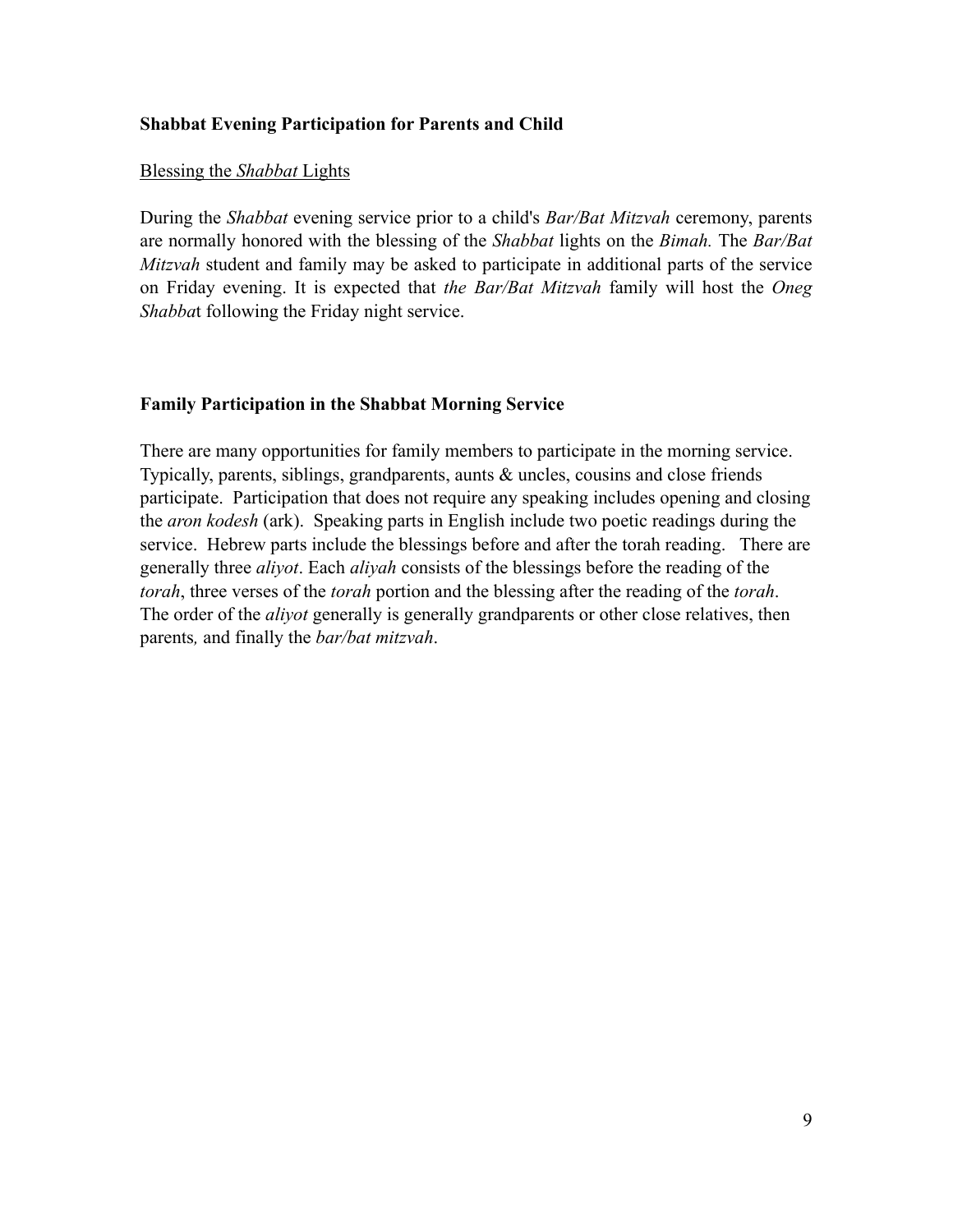#### **Shabbat Morning Customs at Adas Emuno**

*1. Shabbat* morning services begin at 10:00 a.m. and last approximately an hour and a half.

2. The Ritual Committee will designate ushers to help seat the congregation. **Two weeks prior to the service, please inform the Ritual Chairperson of the approximate number of guests you will be expecting.** 

3. To set the proper tone for the service, parents should not remain in the foyer greeting guests, but should lead the way to *Shabbat* worship by entering the sanctuary by 9:50 a.m. Please cooperate with the ushers to ensure that all guests are seated by the time the service begins. Particular care should be given to insuring that all invitees observe proper decorum during the entire service.

*4. Kipot* (headcoverings) and *tallitot* (prayershawls) are available at Adas Emuno. Those who wish to wear ritual garments are welcome to do so.

5. Guests who bring gifts into the synagogue should be asked to leave them in the vestry room near the front door.

6. The family may videotape the service. They must ask the Ritual Committee for permission, in writing, at least one month in advance of the service. The taping must be done by someone who is not participating in the service. The video camera must be stationary in the corner of the last row of pews and the entire service will be taped from that location. The camera must not be taken from the tripod, nor may any artificial lighting equipment be employed.

7. Still photography may not be taken in the sanctuary during the service itself. However, arrangements may be made for pictures to be taken in the Temple in advance of the service. Any photography in the Temple on the morning of the designated *Shabbat*  must be completed by 9:30 a.m. when the Rabbi and Cantor are happy to bring out the Torah for final pictures.

8. The Service will follow its usual order, including announcements of upcoming events by an officer or trustee. Parents are given an opportunity to acknowledge their child's achievement by making a brief personal remarks or offering a prayer. We encourage you to be short and sweet!

 A member of the congregation, usually a Board or Ritual Committee member will present gifts to the *Bar/Bat Mitzvah* child towards the conclusion of the service.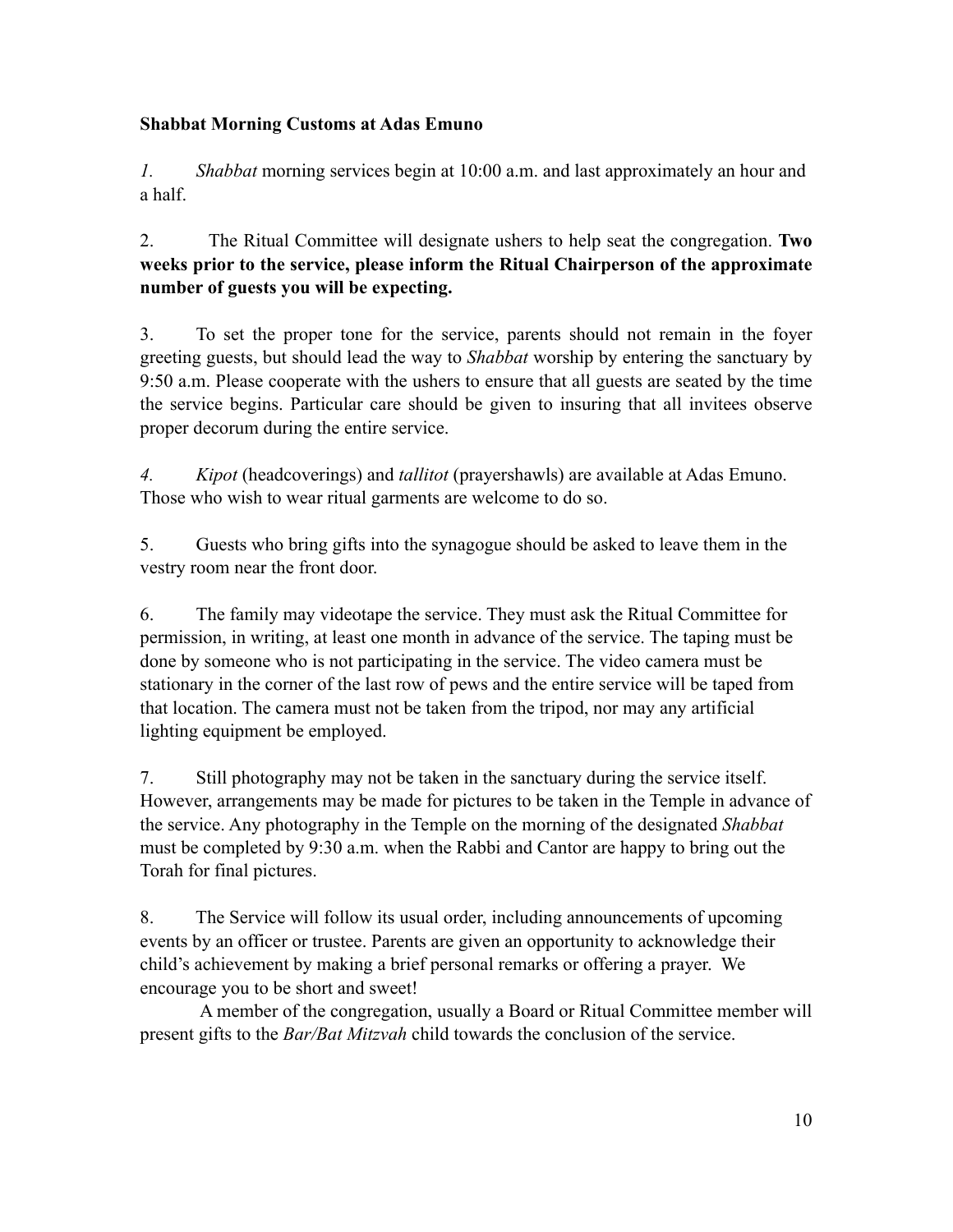#### **Parental Responsibilities**

1. In order for a child to participate as a *Bar* or *Bat Mitzvah* at Adas Emuno, the family must be Temple members in good standing with respect to dues, Religious School tuition, and *Bar* or *Bat Mitzvah* fees prior to the assignment of a date for the Bar/Bat Mitzvah. Any questions regarding fees and dues should be discussed with the Financial Secretary, who in turn will consult with the Finance Committee.

2. It is a well established Jewish tradition that every worshipper at every *Shabbat*  service is entitled to experience the *oneg "*the joy" of *Shabbat* by partaking after the service of wine and bread. In keeping with this tradition, parents of a *Bar* or *Bat Mitzvah*  are welcome to provide a simple *Kiddush* of wine and *challah* to all worshippers following the Shabbat morning service.

3. It is our custom at Adas Emuno that the *Bar/Bat Mitzvah* family expresses their appreciation to the Temple by making a contribution in honor of this joyous occasion. Opportunities for giving are listed below, and in our temple calendar, or you may discuss with the President if you are interested in making a specific purchase or donation to the Congregation.

4. Dress code: It is important to honor these special occasions. Appropriate attire for both the Friday evening and the Saturday morning services, is expected.

5. General Support: Helping your child reach this wonderful milestone will make the journey more meaningful for you and for him/her. Ask your child to share his/her assignments with you. Attend services twice a month with your child. If you find your child is having difficulty with any step of the process, please contact the Rabbi or Ritual Committee Chair directly. Working as a team, with you leading the way, we can ensure a positive experience for your children.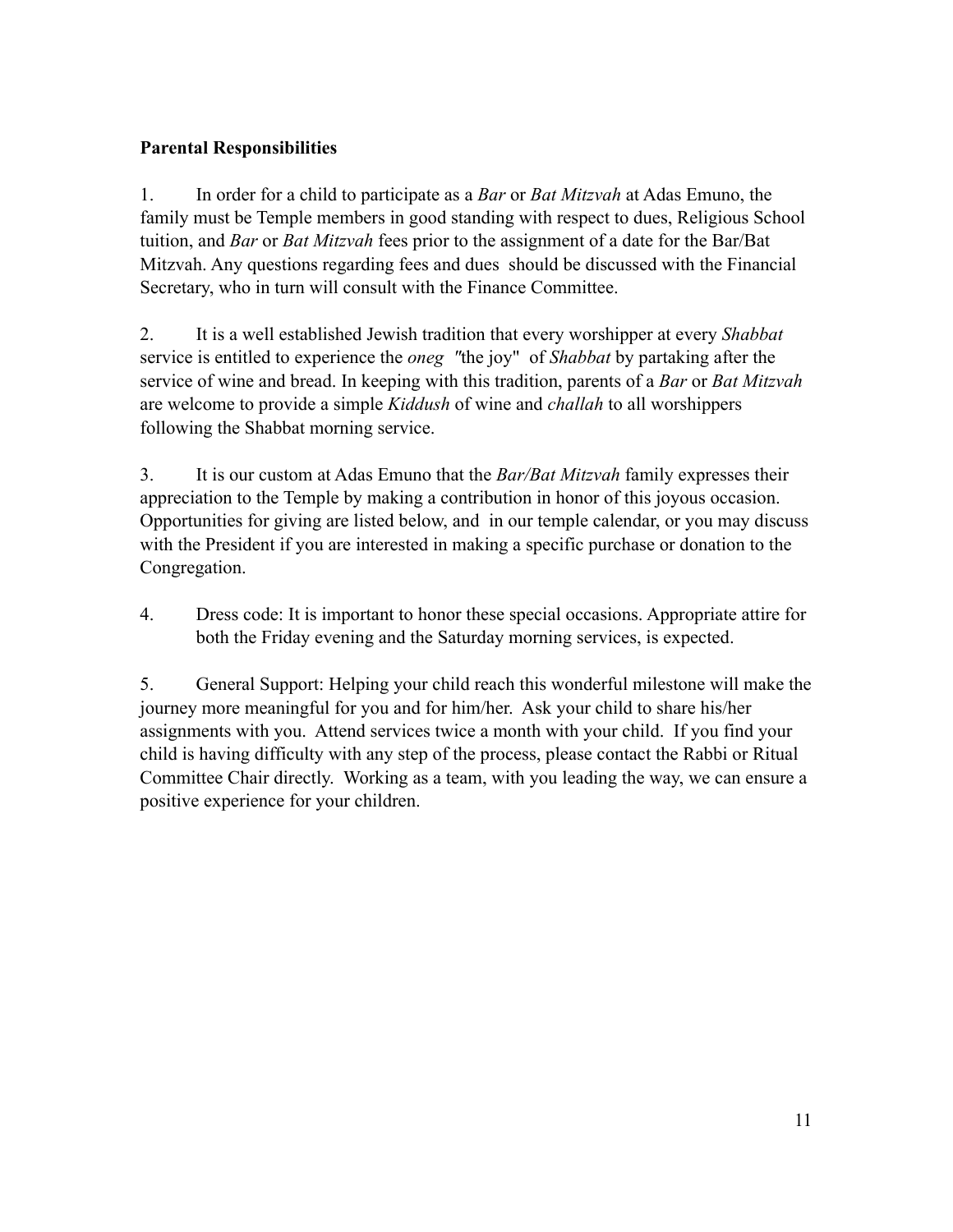#### **Bar/Bat Mitzvah Timeline**

| Date (you may fill in)         |                                                                                                                                                          | Begun/Completed |
|--------------------------------|----------------------------------------------------------------------------------------------------------------------------------------------------------|-----------------|
| Prior to assignment of<br>date | Temple account must be in good<br>standing. To confirm your<br>balance, please contact the<br>current Financial Secretary. Bar/<br>Bat Mitzvah fee paid. |                 |
| 12 months prior                | Work on <i>mitzvah</i> project ideas.                                                                                                                    |                 |
|                                | Children should attend Shabbat<br>services at least twice monthly.                                                                                       |                 |
| 6-9 months prior               | Begin meeting with Rabbi and<br>Cantor.                                                                                                                  |                 |
|                                | Read through <i>Torah</i> portion in<br>English and begin essay.                                                                                         |                 |
|                                | Hand in mitzvah project form $\&$<br>begin mitzvah project work.                                                                                         |                 |
| 4 months prior                 | Complete Bar/Bat Mitzvah<br>Profile form.                                                                                                                |                 |
|                                |                                                                                                                                                          |                 |
| 1 month prior                  | Hand in videotaping request<br>form.                                                                                                                     |                 |
|                                | Hand in still photography<br>request form.                                                                                                               |                 |
|                                | Student should be reviewing all<br>blessings, torah & haftarah.                                                                                          |                 |
|                                |                                                                                                                                                          |                 |
| 2 weeks prior                  | Inform Ritual Committee of<br>number of guests expected                                                                                                  |                 |
| 1 week prior                   | Hand in Family Participation<br>form.                                                                                                                    |                 |
|                                | Run-through rehearsal.                                                                                                                                   |                 |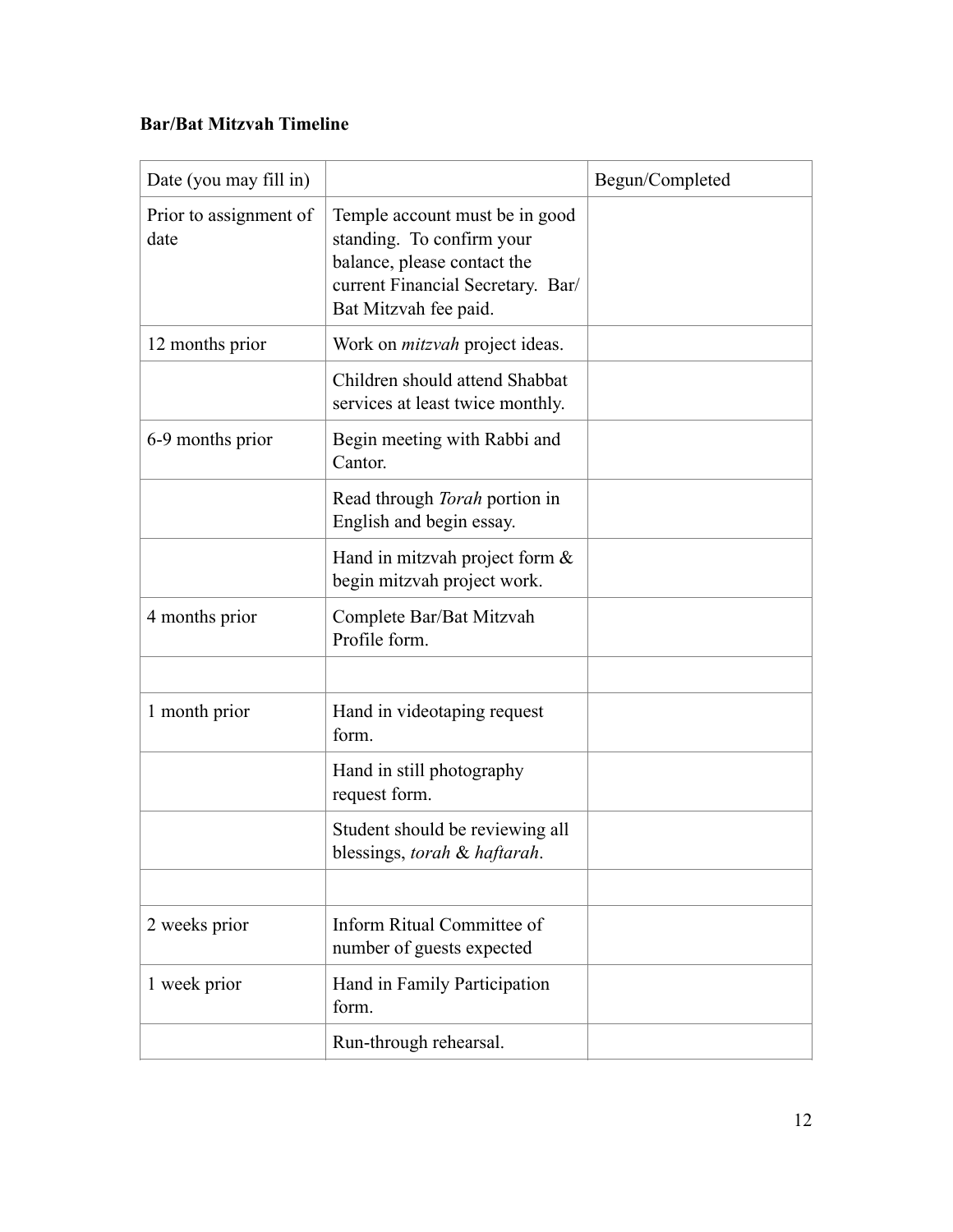**Fees** (subject to change)

#### *Bar* or *Bat Mitzvah* fee ………….\$1250.00

In accordance with Item 1 on page 11, B'nei mitzvah fees must be paid in full prior to the assignment of a date for the Bar/Bat Mitzvah. Any questions regarding fees and dues should be discussed with the Financial Secretary, who in turn will consult with the Finance Committee.

It is customary to make a donation to the Congregation in honor of the special occasion of your child becoming a Bar/Bat Mitzvah. If you prefer, you may designate your donation to a specific fund, including but not limited to: Rabbi's Discretionary Fund, Religious School Fund, Building Fund, Musical Programming Fund, Social Action Programming.

#### **B'nei Mitzvah Shabbat Service**

#### **Family Participation Form**

| Date of Service:_________________                    |
|------------------------------------------------------|
|                                                      |
|                                                      |
|                                                      |
|                                                      |
|                                                      |
|                                                      |
| <u> 2008 - Jan Barnett, fransk politik (d. 1888)</u> |
|                                                      |
| (English<br>12                                       |
|                                                      |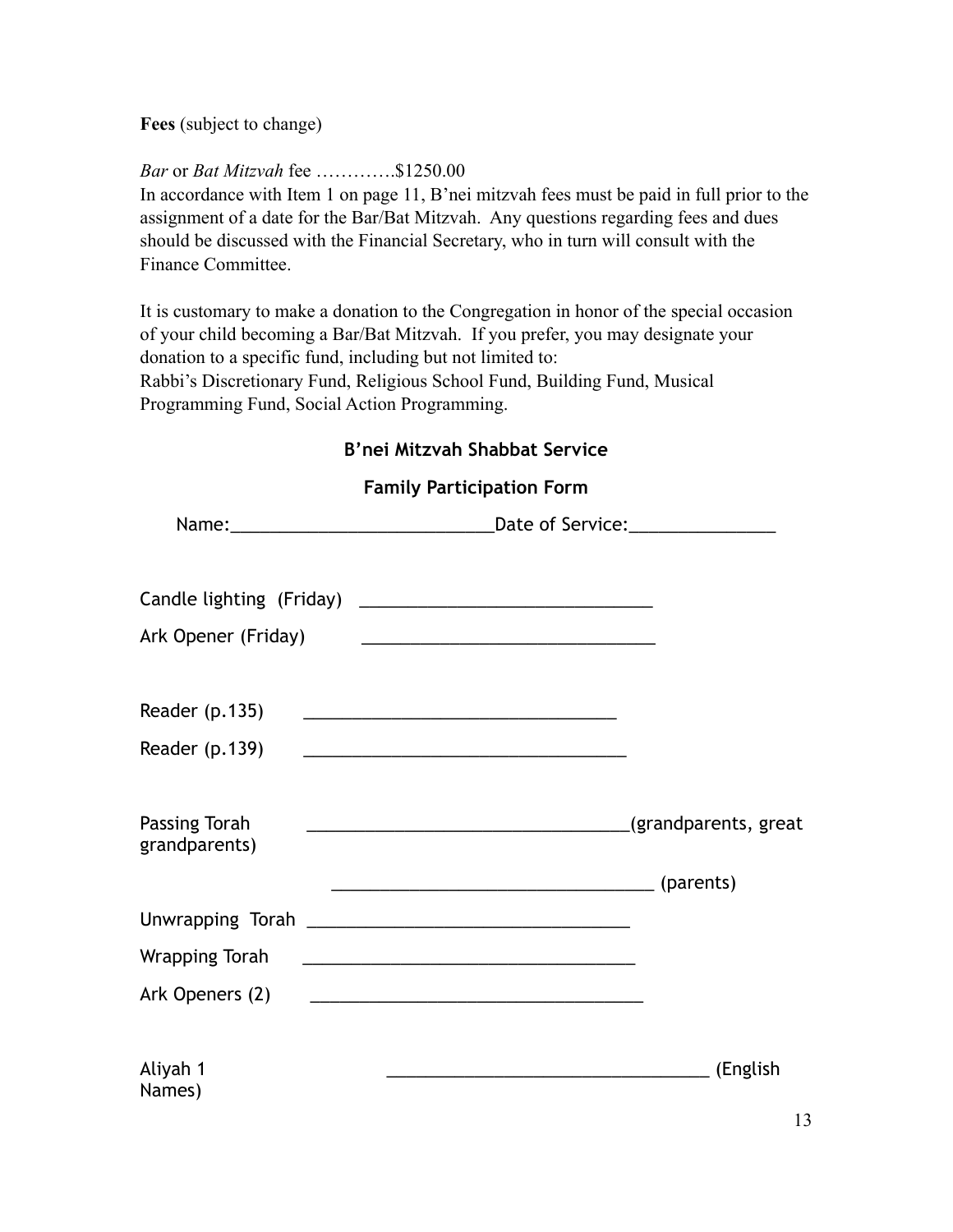|                                             | (Hebrew  |
|---------------------------------------------|----------|
| Names)                                      |          |
| Aliyah 2 (parents)<br>Names)                | (English |
|                                             | (Hebrew  |
| Names)                                      |          |
| Aliyah 3 (bar/bat mitzvah) _______<br>Name) | (English |
| (Hebrew Name)                               |          |
| Parents Words/Blessing                      |          |
| <b>Board Member</b>                         |          |

#### **SHABBAT MORNING SERVICE OUTLINE**  (Mishkan T'filah)

Welcome Tallit presentation

| Mah Tovu        | p. 74   | Aleinu        | p.282-287         |
|-----------------|---------|---------------|-------------------|
| Reading I       | p. 66   |               | Reading p.288-293 |
| Reading II      | p. 67   | Kaddish p.294 |                   |
| Daily Blessings | p.80-84 |               | Adon Olam p. 321  |
| Halleluyah      | p.100   |               |                   |
| Barechu         | p.108   |               |                   |
| Yotzer          | p.110   |               |                   |
| Ahavah Rabah    | p.112   |               |                   |
| Shema           | p.114   |               |                   |
| V'ahavtah       | p.116   |               |                   |
| Reading III     | p.123   |               |                   |
| Mi Camocha      | p.122   |               |                   |
| Amidah          | p.124   |               |                   |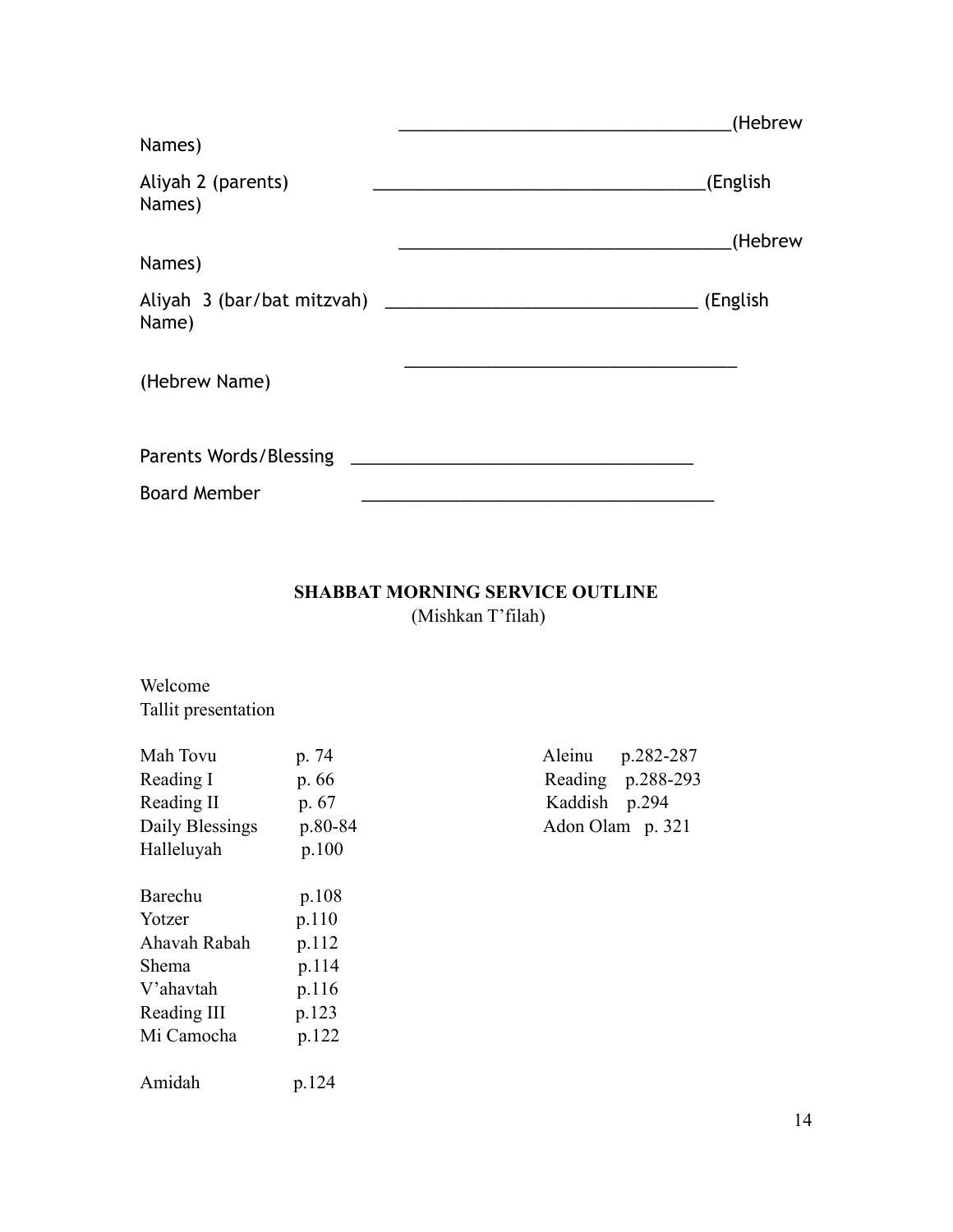| Avot                      | p.126     |
|---------------------------|-----------|
| Gevurot                   | p.128     |
| K'dusha                   | p.130     |
| Reading IV                | p.135     |
| R'tzeh                    | p.134     |
| Reading V                 | p.139     |
| Sim Shalom                | p.140     |
| Silent Prayer             |           |
| Oseh Shalom               | p.142     |
|                           |           |
| <b>Torah Service</b>      | p.244-248 |
| <b>Torah Blessings</b>    | p.250     |
| Mi Sheberach              |           |
| Haftarah                  | p.254     |
| <b>Prayer for Country</b> | p.258     |
| <b>Torah Return</b>       | p.256     |
|                           |           |
| Davar Torah               |           |
| <b>Gift Presentation</b>  |           |
| Parents Words             |           |
| <b>Parents Blessing</b>   | p.262     |
| Rabbi's Words             |           |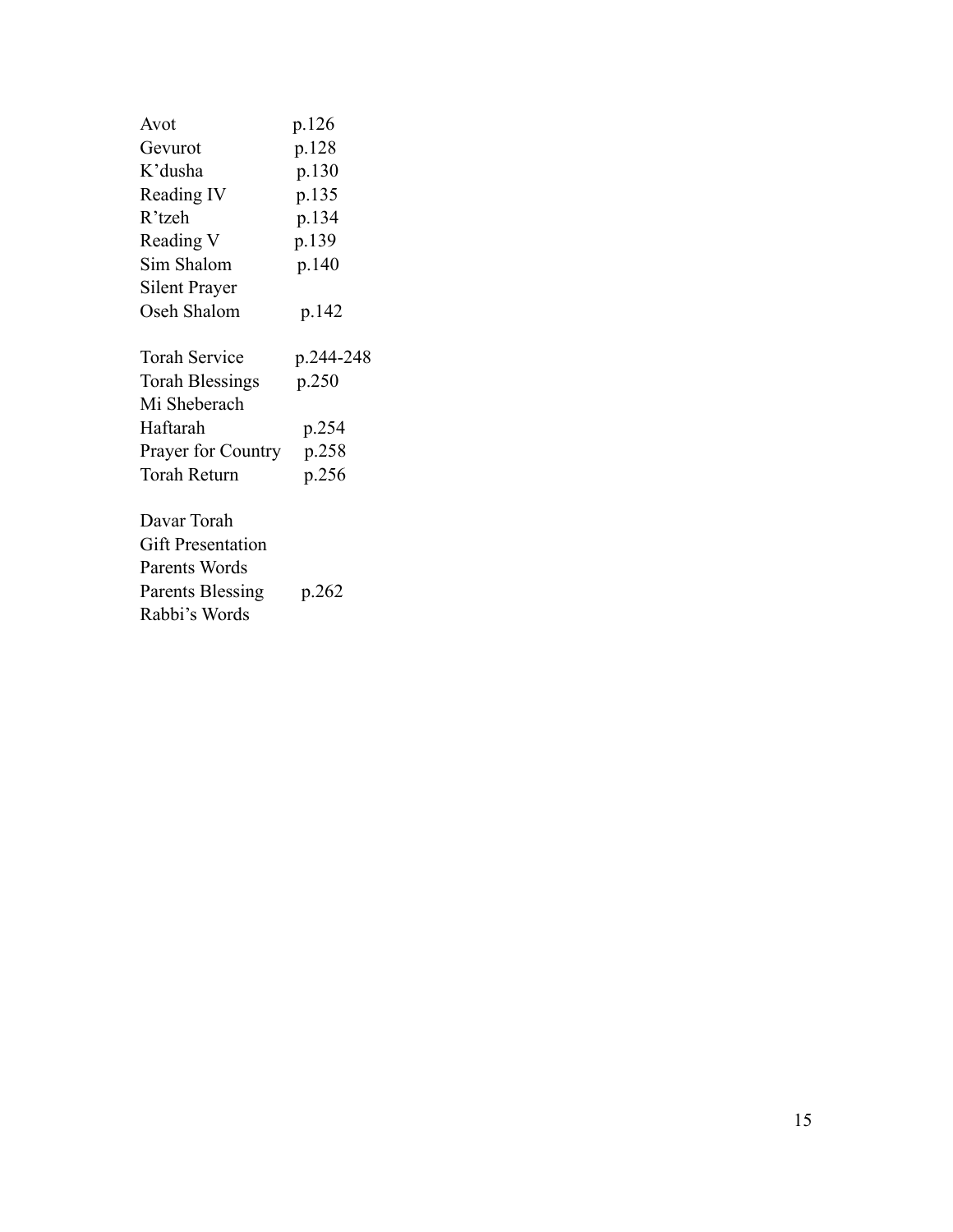*Please submit this form to the Rabbi when lessons begin.* 

## **Mitzvah Project Form**

| Name of Child:                                                                                                         |
|------------------------------------------------------------------------------------------------------------------------|
|                                                                                                                        |
|                                                                                                                        |
| I will be doing my ongoing volunteer service with the following organization:                                          |
|                                                                                                                        |
|                                                                                                                        |
|                                                                                                                        |
| This is what I will be doing:                                                                                          |
| <b>AND/OR</b>                                                                                                          |
|                                                                                                                        |
| The items will be donated to the following organization:                                                               |
|                                                                                                                        |
|                                                                                                                        |
| Sample insert for your invitation<br>Dear Family and Friends,                                                          |
| As part of my bar/bat mitzvah, I am conducting a Mitzvah Project Collection. On the day                                |
| of my bar/bat mitzvah, I will be collecting ________________. These will be donated to                                 |
| I chose this collection because ___________________. I'm asking you                                                    |
| to help make this collection a success by bringing _____________________ with you to my<br>bar/bat mitzvah. Thank you! |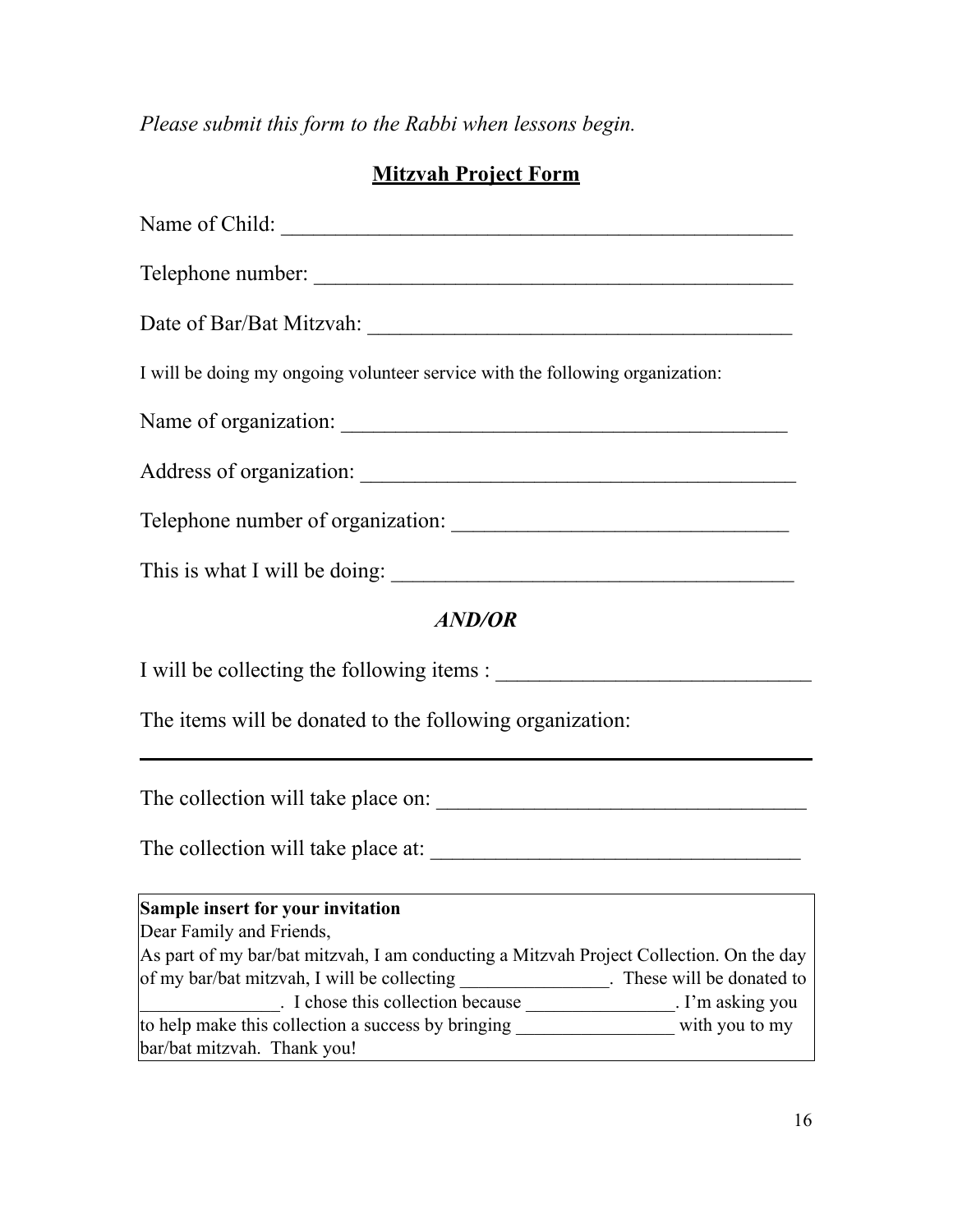# **Tree of Life Form**

We would like to sponsor a medallion on the *Tree of Life* in honor of our son's/daughter's bar/bat mitzvah. The wording should be as follows:

In honor of the Bar/Bat Mitzvah of:

Date:

Enclosed is a check for \$180

Please mail the form to Congregation Adas Emuno Attn: Ritual Committee 254 Broad Avenue Leonia, NJ 07605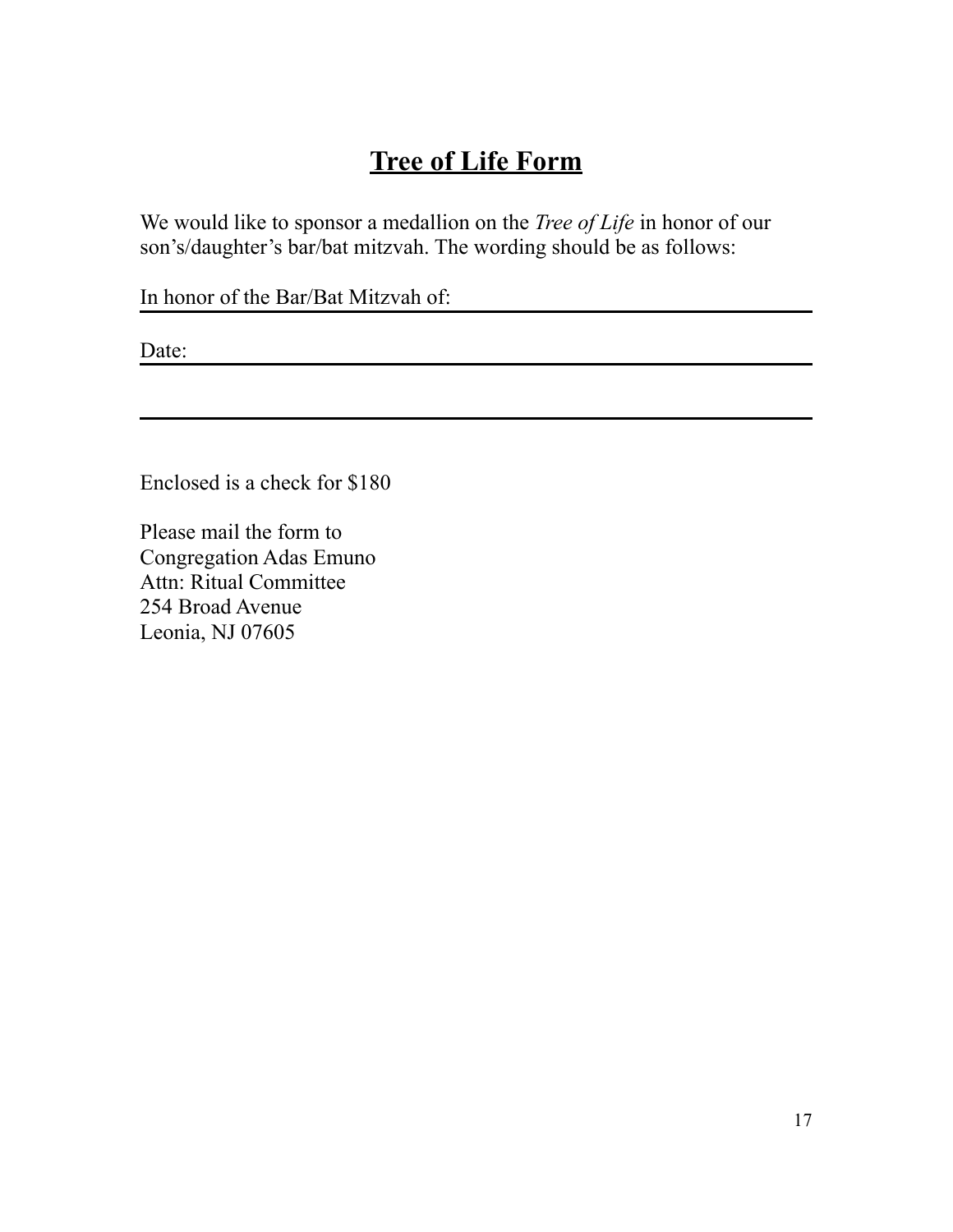# **Videotaping Request Form**

*To be submitted to the Ritual Committee one month prior to the bar/bat mitzvah ceremony.* 

We request to videotape our child's bar/bat mitzvah ceremony. The taping will be done by someone who will not be participating in the service and the camera will be stationary and placed in the corner of the last row of pews. The entire service will be taped from that location. We understand that the camera will not be moved from the tripod, nor will any artificial lighting equipment be employed.

Thank you,

 $\mathcal{L}_\text{max}$ 

 $\mathcal{L}_\text{max}$ 

name

phone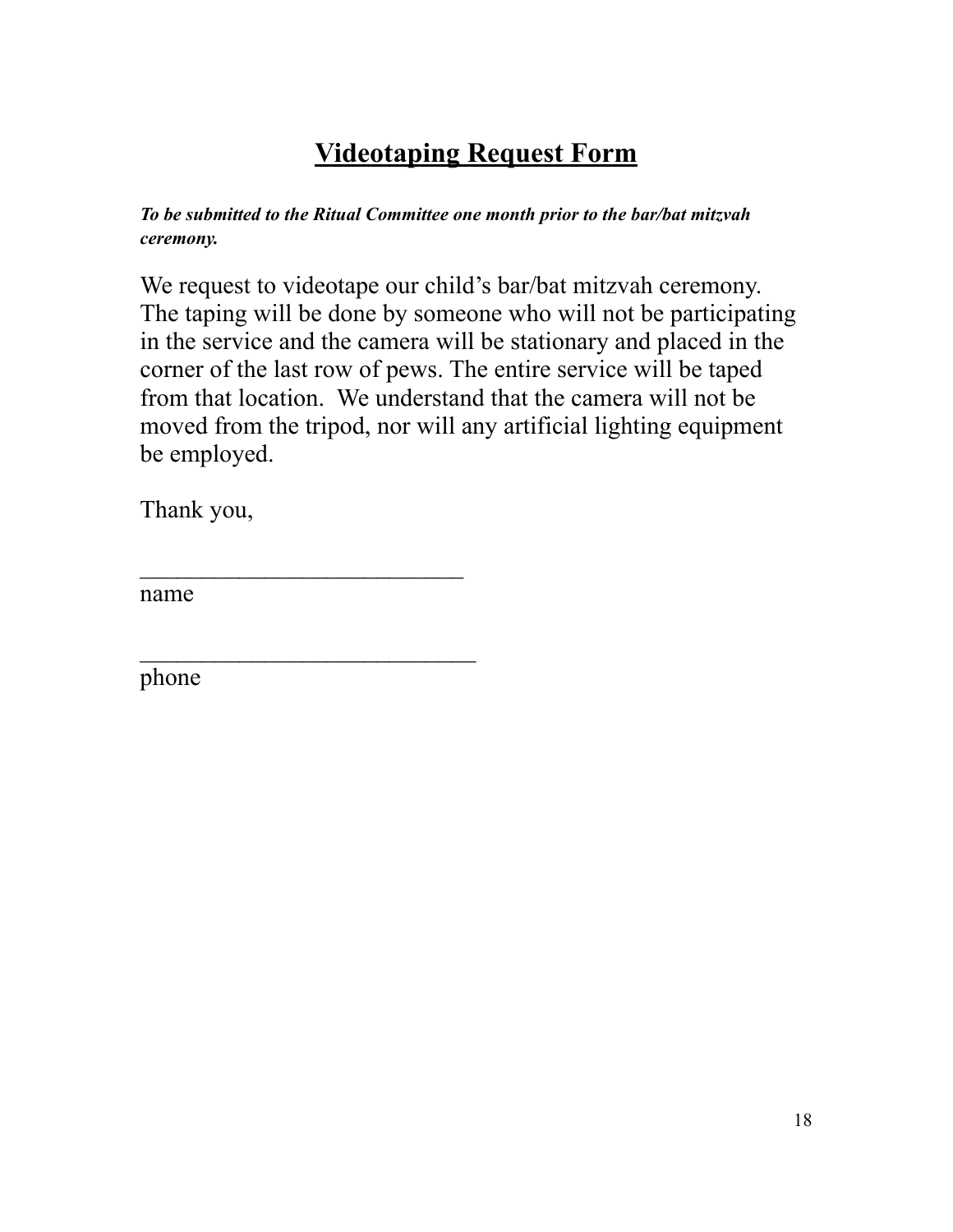# **Still Photography Request Form**

#### *To be submitted to the Ritual Committee one month prior to the bar/bat mitzvah ceremony.*

While still photography may not be taken in the sanctuary during the service, arrangements may be made for pictures to be taken in the Temple in advance of the service, preferably on a different day. Any photography in the Temple on the morning of the designated *Shabbat* must be completed and all equipment removed from the sanctuary no later than 9:30 a.m.

We request to use the sanctuary for still photography on

 $\frac{1}{\text{at}}$  at  $\frac{1}{\text{at}}$  am/pm.

We would like clergy to join us for pictures if available.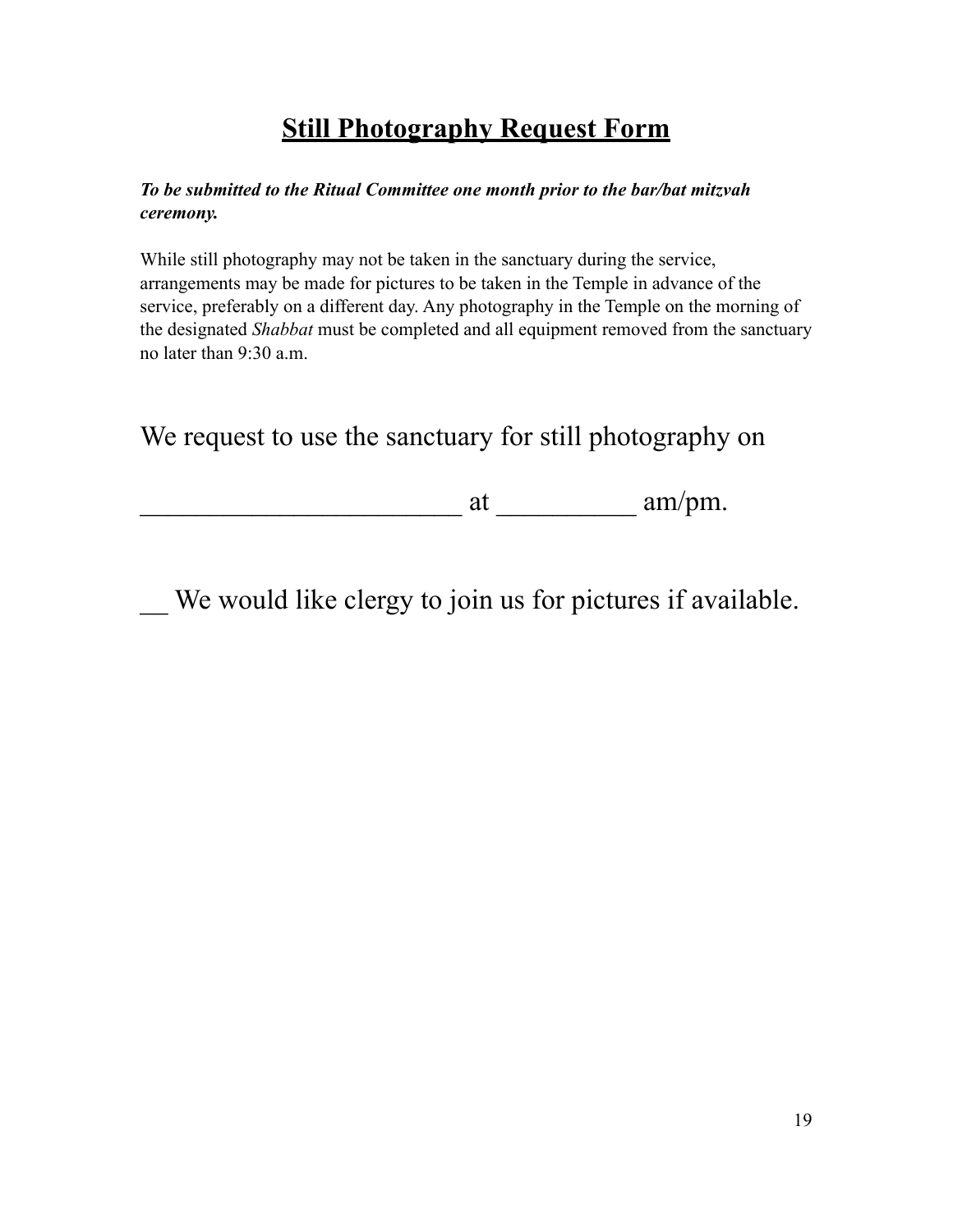## **Bar/Bat Mitzvah Parent Checklist**

*This checklist was created by a parent. It is not comprehensive and many of the items on it are optional! We hope it is useful.* 

- ❑ Determine desired date for *Bar/Bar Mitzvah*
- ❑ Confirm date with Temple
- ❑ Create guest list (determine number of adults, children)
- ❑ Book "party"/festive meal

| <b>Temple</b>                | <b>Party</b>              | Other                |
|------------------------------|---------------------------|----------------------|
| Kippot                       | Music                     | Invitations          |
| Tallit (For Bar/Bat Mitzvah) | Photographer              | Thank you notes      |
|                              | Videographer              | Directions to Temple |
|                              | Centerpieces              | Party                |
| Program                      | Menu                      | Hotel                |
| Bar/Bat Mitzvah project      | Cake                      | Home                 |
|                              | Candle lighting           | Cocktail napkins     |
|                              | Place cards/seating       | <b>Guest Towels</b>  |
| Friday night Oneg*           | <b>Bathroom Amenities</b> | Hotel rate for out-  |
| Saturday Kiddush (optional)  | Mints/candies             | of-town guests       |
|                              | Favors                    | Hotel arrival basket |
|                              | Sign-in board/book        |                      |

Flowers: Please note that we have two beautiful silk flower arrangements to be used on the bimah, in lieu of fresh flowers (which can often cause allergic reactions to clergy and/ or guests.)

\*Friday Night Oneg: Please provide one *challah*, one bottle of grape juice, one small bottle of kosher wine, baked goods and fruit. Milk for coffee. Optional: Other beverages; cheese and crackers, nuts, etc.

Set *challah* on a nice plate & cover with *challah* cover or napkin. Pour wine and juice into small cups and set out. Set treats on a plate or platter and set out. There are paper goods which may be used. Plastic tablecloths are available.

Please arrive at least one-half hour before services to help set up your oneg. Help will be provided. The usual number of congregants is 20-25, plus whatever family and friends you might be expecting.